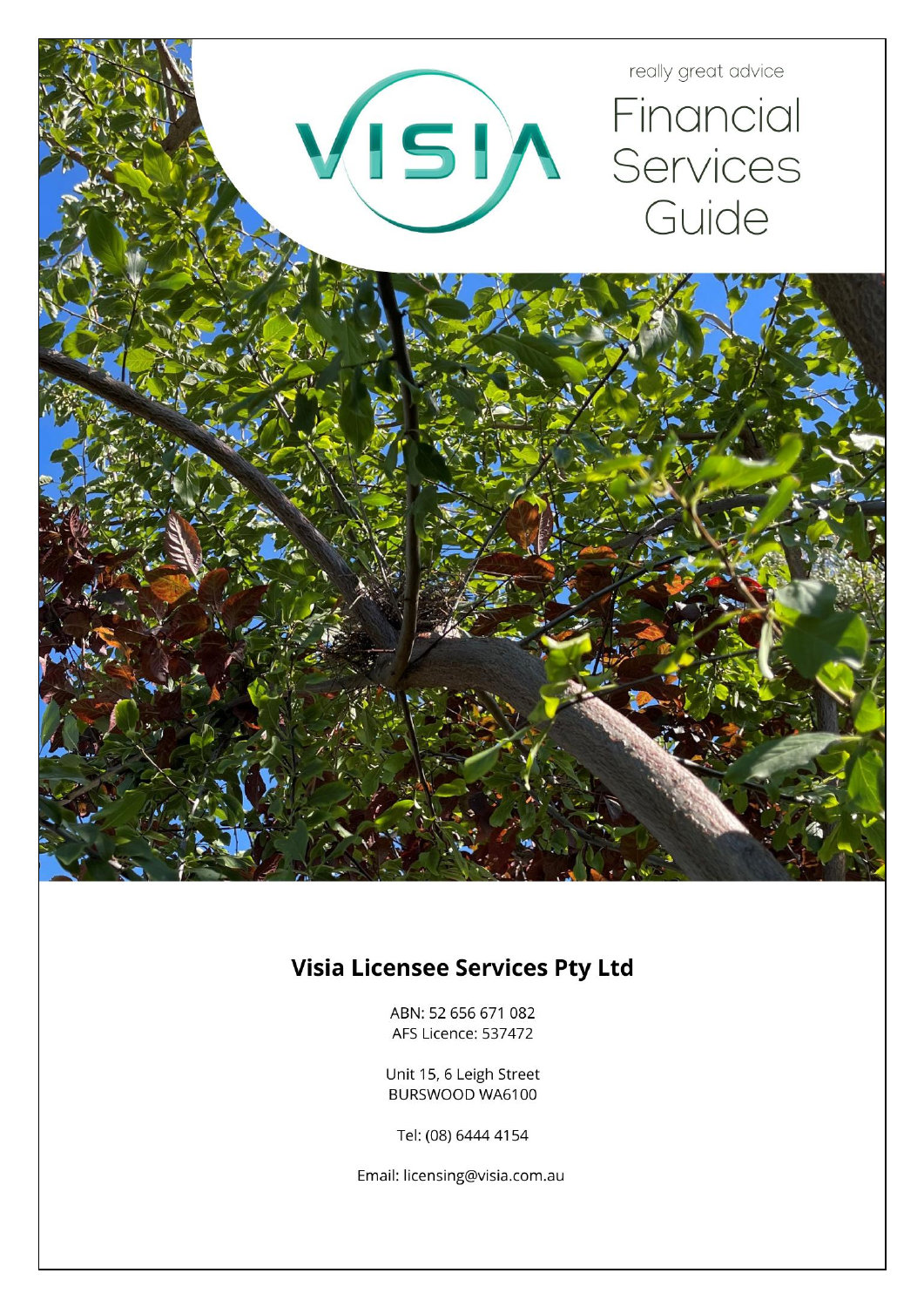# **Financial Services Guide**

**Version:** 19 April 2022

## **Licensee:**

Visia Licensee Services Pty Ltd (AFSL# 537472 ABN 52 656 671 082)

This FSG is authorised for distribution by Visia Licensee Services.

## **Authorised Representatives:**

Visia Pty Ltd trading as Visia Financial Services (ASIC# 442129 ABN 86 164 259 670) Kora Drage (ASIC# 392318)

Visia Financial Services and Kora Drage act on behalf of Visia Licensee Services Pty Ltd who is responsible for the services that they provide.

# **Contact Details**

Unit 15/6 Leigh Street, BURSWOOD WA 6100 [www.visia.com.au](http://www.visia.com.au/)

# **Purpose of this FSG**

This FSG will help you decide whether to use the services that we\* offer. It contains information about:

- The services we offer and their cost
- Any conflicts of interest which may impact the services
- How we are remunerated
- How we deal with complaints if you are not satisfied with our services.

\* In this document 'we' refers to the Authorised Representatives set out above.

## **Not Independent**

We do not charge you a fee for our advice on risk insurance policies as we are paid a commission by the product provider. Our advice on risk insurance is therefore not independent, impartial or unbiased. In all other cases, we charge a fee for our advice services and do not receive commissions or other payments from product providers.

## **Our services**

We are authorised to provide personal advice, general advice and dealing services in the following areas:

| <b>Service</b><br>ID<br><b>Number</b> | <b>Service Type</b>                                                                                                 |
|---------------------------------------|---------------------------------------------------------------------------------------------------------------------|
| 1                                     | Intangible Value - a base retainer to<br>know and update your confidential<br>information and provide peace of mind |
| $\overline{2}$                        | <b>Strategic Planning</b>                                                                                           |
| 3                                     | Administration, report writing &<br>Implementation                                                                  |
| $\overline{\mathcal{L}}$              | Projections, budgeting, cashflow<br>management                                                                      |
| 5                                     | <b>Super and Pension Advice</b>                                                                                     |
| 6                                     | Risk assessment & Asset allocation                                                                                  |
| $\overline{7}$                        | Portfolio Management                                                                                                |
| 8                                     | Group structure management                                                                                          |
| 9                                     | <b>Business insurance advice</b>                                                                                    |
| 10                                    | Debt management                                                                                                     |
| 11                                    | Estate planning/Succession planning                                                                                 |
| 12                                    | Personal insurance advice and products                                                                              |
| 13                                    | <b>CFO</b> services                                                                                                 |
| 14                                    | Tax planning and review                                                                                             |
| 15                                    | Age care advice                                                                                                     |
| 16                                    | Centrelink advice                                                                                                   |
| 17                                    | Real estate options                                                                                                 |
| 18                                    | <b>SMSF Administration</b>                                                                                          |
| 19                                    | <b>AFSL Investment Governance</b>                                                                                   |
| 20                                    | Investment research                                                                                                 |
| 21                                    | Direct share advice                                                                                                 |
| 22                                    | Wealth Management Portal                                                                                            |
|                                       |                                                                                                                     |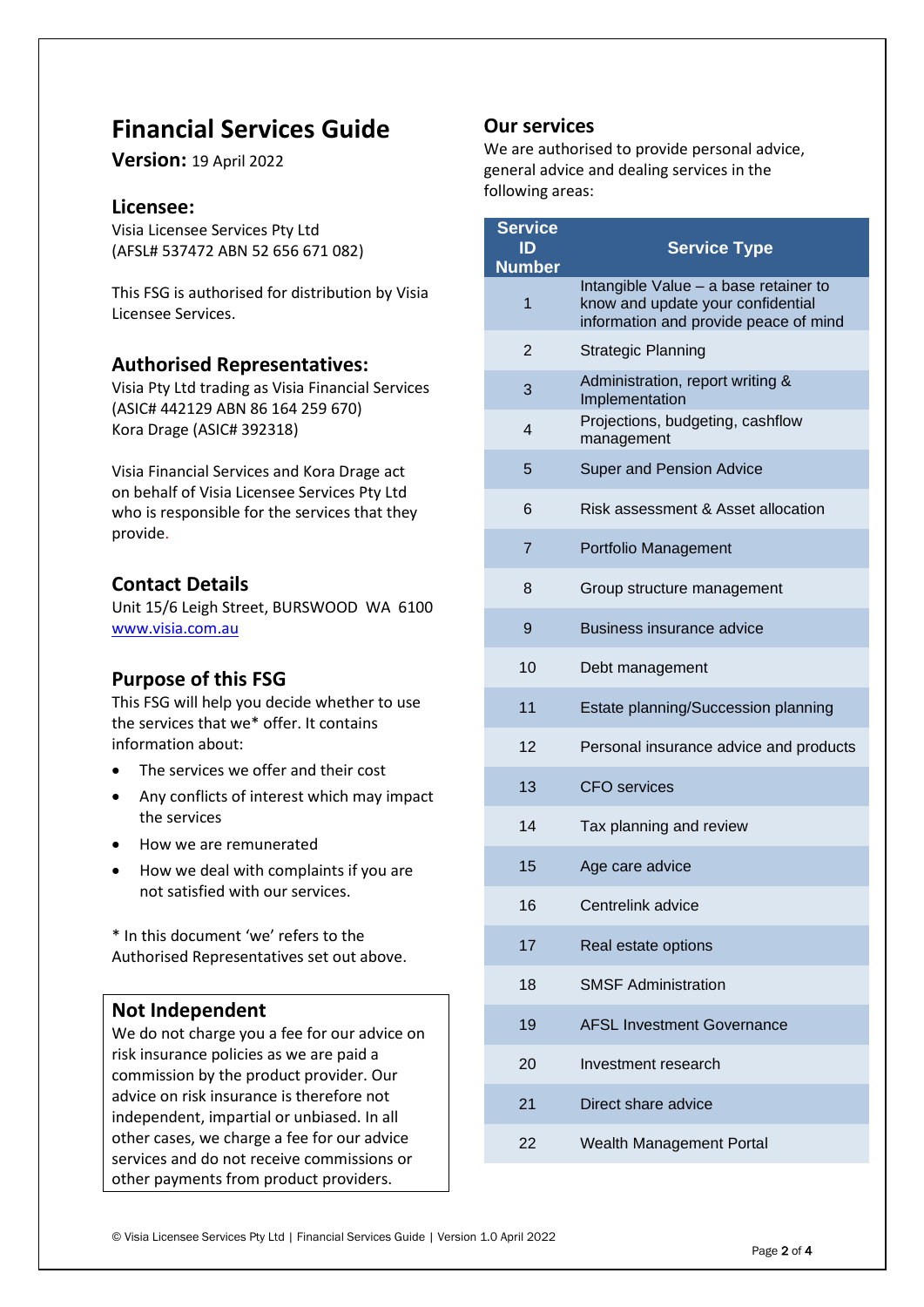## **The financial advice process**

We recognise that the objectives and personal circumstances of each client are different.

Where we provide personal advice, we will listen to you to understand your objectives and circumstances. We will also ask questions to make sure we provide advice which is in your best interests.

When we first provide personal advice to you it will be explained thoroughly and documented in a Statement of Advice (SoA) which you can take away and read.

The SoA will explain the basis for our advice, the main risks associated with the advice, the cost to you of implementing the advice, the benefits we receive and any conflicts of interest which may influence the advice.

We will provide you with a Product Disclosure Statement (PDS) where we recommend a financial product. This contains information to help you understand the product being recommended.

At all times you are able to contact us and ask questions about our advice and the products we recommend.

You can provide instructions to us in writing, via phone or via email. In some cases, we may require you to provide signed instructions.

We may provide further advice to you to keep your plan up to date for changes in your circumstances, changes in the law and changes in the economy and products.

If we provide further advice, it will be documented in a Record of Advice (RoA) which we retain on file. You can request a copy of the RoA document at any time up to 7 years after the advice is provided.

## **Wealth Management Portal**

We care about achieving your personal goals and objectives. To do this we offer a portal service which captures your assets and liabilities, income and expenditure. Using your personal and confidential data, we can help you manage your cashflow and save towards

your goals and objectives. Ask our office for further information.

### **Fees**

#### **Initial Meeting Fee**

Our initial meeting fee of \$550 including GST covers the time taken to meet with you, discussing your financial situation and potential strategies, and subsequently offering an Engagement Proposal in line with your needs and relevant circumstances.

### **Initial Advice Fees**

Our initial advice fees includes the time we take to determine our advice and the production of a Statement of Advice. The advice fees will be set out in the Terms of Engagement and based on the scope and complexity of advice provided to you. We will agree the fee with you before providing you with advice.

#### **Implementation Fees**

If you decide to proceed with our advice, we may charge an implementation fee for the time we spend assisting you with implementation. We will let you know what the fee will be in the Statement of Advice.

### **Annual Advice Fees**

Our annual fees depend on the services that we provide to you. They are an agreed fixed fee and are paid monthly. Our services and fees will be set out in an agreement with you based on the right services to achieve your goals and objectives, now and in the future.

## **Insurance Commissions**

We receive a one-off upfront commission when you purchase an insurance policy that we have recommended. We also receive a monthly commission payment for as long as you continue to hold the policy. The commission will vary depending on the recommended product and will be documented in the Statement of Advice or Record of Advice.

## **Other Benefits**

We may receive other benefits from product providers such as training, meals and entertainment. Details of any benefits received

© Visia Licensee Services Pty Ltd | Financial Services Guide | Version 1.0 April 2022